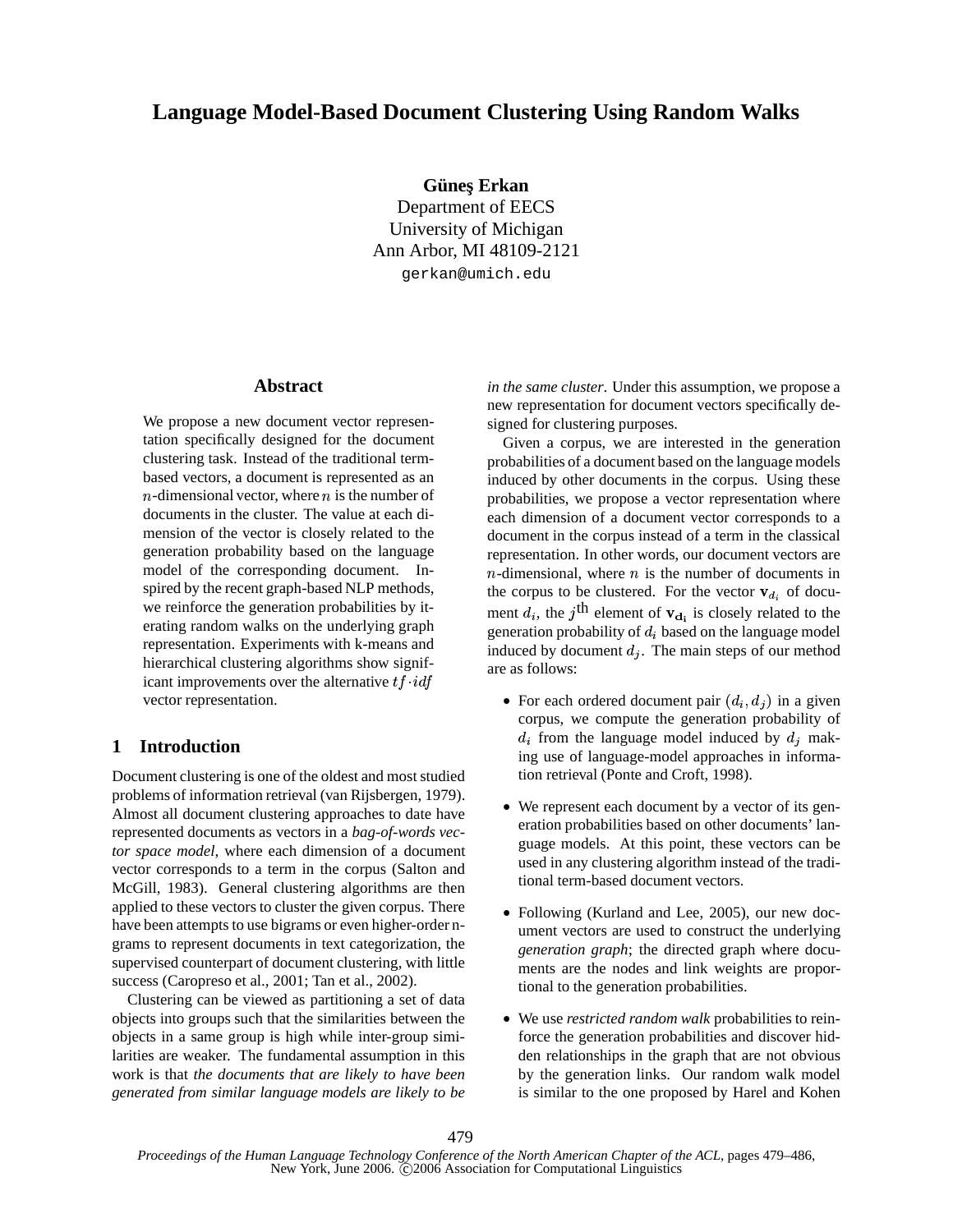(2001) for general spatial data represented as undirected graphs. We have extended their model to the directed graph case. We use new probabilities derived from random walks as the vector representation of the documents.

## **2 Generation Probabilities as Document Vectors**

#### **2.1 Language Models**

The language modeling approach to information retrieval was first introduced by Ponte and Croft (1998) as an alternative (or an improvement) to the traditional  $tf \cdot idf$  pr relevance models. In the language modeling framework, each document in the database defines a language model. The relevance of a document to a given query is ranked according to the generation probability of the query based on the underlying language model of the document. To induce a (unigram) language model from a document, we start with the maximum likelihood (ML) estimation of the term probabilities. For each term  $w$  that occurs in a document  $D$ , the ML estimation of  $w$  with respect to  $D$ is defined as

$$
p_{ML}(w|D) = \frac{\text{tf}(w, D)}{\sum_{w' \in D} \text{tf}(w', D)}
$$

where  $\text{tf}(w, D)$  is the number of occurences of term w in document  $D$ . This estimation is often smoothed based on the following general formula:

$$
p(w|D) = \lambda p_{ML}(w|D) + (1 - \lambda)p_{ML}(w|Corpus)
$$

where  $p_{ML}(w|Corpus)$  is the ML estimation of w over corp an entire corpus which usually D is a member of.  $\lambda$  is the W general smoothing parameter that takes different forms in various smoothing methods. Smoothing has two important roles (Zhai and Lafferty, 2004). First, it accounts for terms unseen in the document preventing zero probabilities. This is similar to the smoothing effect in NLP problems such as parsing. Second, smoothing has an  $\int df$ like effect that accounts for the generation probabilities of the common terms in the corpus. A common smoothing technique is to use Bayesian smoothing with the Dirichlet prior (Zhai and Lafferty, 2004; Liu and Croft, 2004):

$$
\lambda = \frac{\sum_{w' \in D} \text{tf}(w', D)}{\sum_{w' \in D} \text{tf}(w', D) + \mu}
$$

Here,  $\mu$  is the smoothing parameter. Higher values of  $\mu$  is the real mean more aggressive smoothing.

Assuming the terms in a text are independent from each other, the generation probability of a text sequence S given the document  $D$  is the product of the generation probabilities of the terms of  $S$ :

$$
p(S|D) = \prod_{w \in S} p(w|D) \tag{1}
$$

 probabilities from a fixed language model regardless of In the context of information retrieval,  $S$  is a query usually composed of few terms. In this work, we are interested in the generation probabilities of entire documents that usually have in the order of hundreds of unique terms. If we use Equation 1, we end up having unnatural probabilities which are irrepresentably small and cause floating point underflow. More importantly, longer documents tend to have much smaller generation probabilities no matter how closely related they are to the generating language model. However, as we are interested in the generation probabilities between all pairs of documents, we want to be able to compare two different generation the target document sizes. This is not a problem in the classical document retrieval setting since the given query is fixed, and generation probabilities for different queries are not compared against each other. To address these problems, following (Lavrenko et al., 2002; Kurland and Lee, 2005), we "flatten" the probabilities by normalizing them with respect to the document size:

$$
p_{\text{flat}}(S|D) = p(S|D)^{\frac{1}{|S|}} \tag{2}
$$

where  $|S|$  is the number of terms in S.  $p_{\text{flat}}$  provides us with meaningful values which are comparable among documents of different sizes.

#### **2.2 Using Generation Probabilities as Document Representations**

Equation 2 suggests a representation of the relationship of a document with the other documents in a corpus. Given a corpus of  $n$  documents to cluster, we form an *n*-dimensional *generation vector*  $\mathbf{g}_{d_i}$  =  $(g_{d_i 1}, g_{d_i 2}, \ldots, g_{d_i n})$  for each document  $d_i$  where

$$
g_{d_{i}j} = \begin{cases} 0 & \text{if } i = j, \\ p_{\text{flat}}(d_{i}|d_{j}) & \text{otherwise} \end{cases}
$$
 (3)

 We can use these generation vectors in any clustering algorithm we prefer instead of the classical term-based  $tf \cdot idf$  vectors. The intuition behind this idea becomes clearer when we consider the underlying directed graph representation, where each document is a node and the weight of the link from  $d_i$  to  $d_j$  is equal to  $p_{\text{flat}}(d_i|d_j)$ . An appropriate analogy here is the citation graph of scientific papers. The generation graph can be viewed as a model where documents *cite* each other. However, unlike real citations, the generation links are weighted and automatically induced from the content.

The similarity function used in a clustering algorithm over the generation vectors becomes a measure of structural similarity of two nodes in the generation graph. Work on bibliometrics uses various similarity metrics to assess the relatedness of scientific papers by looking at the citation vectors (Boyack et al., 2005). Graph-based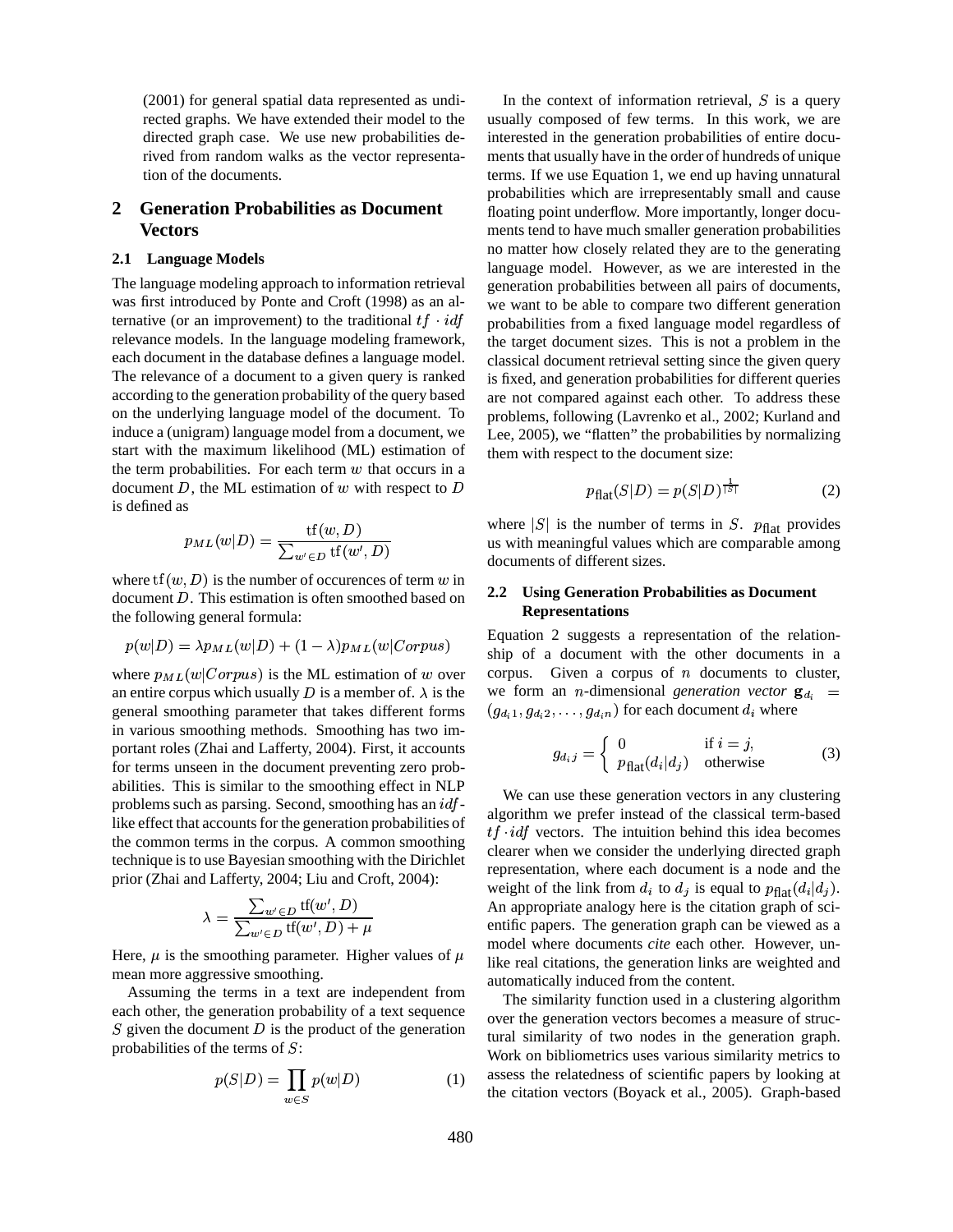similarity metrics are also used to detect semantic similarity of two documents on the Web (Maguitman et al., 2005). Cosine, also the standard metric used in  $tf \cdot idf$ based document clustering, is one of these metrics. Intuitively, the cosine of the citation vectors (i.e. vector of outgoing link weights) of two nodes is high when they link to similar sets of nodes with similar link weights. Hence, the cosine of two generation vectors is a measure of how likely two documents are generated from the same documents' language models.

The generation probability in Equation 2 with a smoothed language model is never zero. This creates two potential problems if we want to use the vector of Equation 3 directly in a clustering algorithm. First, we only want strong generation links to contribute in the similarity function since a low generation probability is not an evidence for semantic relatedness. This intuition is similar to throwing out the stopwords from the documents before constructing the  $tf \cdot idf$  vectors to avoid coincidental similarities between documents. Second, having a dense vector with lots of non-zero elements will cause efficiency problems. Vector length is assumed to be a constant factor in analyzing the complexity of the clustering algorithms. However, our generation vectors are *n*-dimensional, where  $n$  is the number of documents. In other words, vector size is not a constant factor anymore, which causes a problem of scalability to large data sets. To address these problems, we use what Kurland and Lee (2005) define as *top generators*: Given a document  $d_i$ , abili we consider only  $c$  documents that yield the largest generation probabilities and discard others. The resultant  $n$ - The sta dimensional vector, denoted  $\mathbf{g}_{d_i}^c$ , has at most c non-zero elements, which are the largest c elements of  $\mathbf{g}_{d_i}$ . For a given constant  $c$ , with a sparse vector representation, certain operations (e.g. cosine) on such vectors can be done in constant time independent of  $n$ .

#### **2.3 Reinforcing Links with Random Walks**

Generation probabilities are only an approximation of semantic relatedness. Using the underlying directed graph interpretation of the generation probabilities, we aim to get better approximations by accumulating the generation link information in the graph. We start with some definitions. We denote a (directed) graph as  $G(V, w)$  where V is the set of nodes and  $w : V \times V \to \mathbb{R}$  is the *link weight function*. We formally define a generation graph as follows:

**Definition 1** Given a corpus  $\mathcal{C} = \{d_1, d_2, \ldots, d_n\}$  with  $\uparrow$ *n* documents, and a constant c, the generation graph of  $\mathcal{C}_{\text{write}}$ *is a directed graph*  $G_c(\mathcal{C}, w)$ , where  $w(d_i, d_j) = g_{d_i j}^c$ , tal

**Definition 2** *A t*-step random walk *on a graph*  $G(V, w)$  gen<sub>t</sub> $(d_i, d_j)$ *that starts at node*  $v_0 \in V$  *is a sequence of nodes*  $v_0, v_1, \ldots, v_t \in V$  where  $w(v_i, v_{i+1}) > 0$  for all  $0 \leq w_i$  us to disco

 $i < t$ . The probability of a *t*-step random walk is defined as  $\prod_{i=0}^{t-1} q_{v_i v_{i+1}}$  where

$$
q_{v_i v_{i+1}} = \frac{w(v_i, v_{i+1})}{\sum_{u \in V} w(v_i, u)}
$$

 $q_{uv}$  *is called the transition probability from node u to node*  $v$ *.* 

For example, for a generation graph  $G_c$ , there are at most  $c$  1-step random walks that start at a given node with probabilities proportional to the weights of the outgoing generation links of that node.

Suppose there are three documents  $A$ ,  $B$ , and  $C$  in a generation graph. Suppose also that there are "strong" generation links from  $A$  to  $B$  and  $B$  to  $C$ , but no link from  $A$  to  $C$ . The intuition says that  $A$  must be semantically related to  $C$  to a certain degree although there is no generation link between them depending on  $C$ 's language model. We approximate this relation by considering the probabilities of 2-step (or longer) random walks from  $A$ to  $C$  although there is no 1-step random walk from  $A$  to  $C.$ 

Let  $q_{uv}^t$  denote the probability that an t-step random walk starts at  $u$  and ends at  $v$ . An interesting property of random walks is that for a given node v,  $q_{uv}^{\infty}$  does not depend on  $u$ . In other words, the probability of a random walk ending up at  $v$  "in the long run" does not depend on its starting point (Seneta, 1981). This limiting probability distribution of an infinite random walk over the nodes is called the *stationary distribution* of the graph. The stationary distribution is uninteresting to us for clustering purposes since it gives an information related to the global structure of the graph. It is often used as a measure to *rank* the structural importance of the nodes in a graph (Brin and Page, 1998). For clustering, we are more interested in the local similarities inside a "cluster" of nodes that separate them from the rest of the graph. Furthermore, the generation probabilities lose their significance during long random walks since they get multiplied at each step. Therefore, we compute  $q<sup>t</sup>$  for small values of  $t$ . Finally, we define the following:

Definition 3 *The t*-step generation probability of document  $d_i$  from the language model of  $d_j$ :

$$
gen^t(d_i|d_j)=\frac{\sum_{s=1}^t q^s_{d_i d_j}}{t}
$$

 : *talking about the vector of a specific document.*  $\textbf{gen}^{t}_{d_i} = (gen^{t}(d_i|d_1), gen^{t}(d_i|d_2), \ldots, gen^{t}(d_i|d_n))$  is *the t*-step generation vector *of document*  $d_i$ . We will often write  $\mathbf{gen}^t$  *omitting the document name when we are not* 

) gen $_{t}(d_{i}, d_{j})$  is a measure of how likely a random walk that starts at  $d_i$  will visit  $d_j$  in t or fewer steps. It helps us to discover "hidden" similarities between documents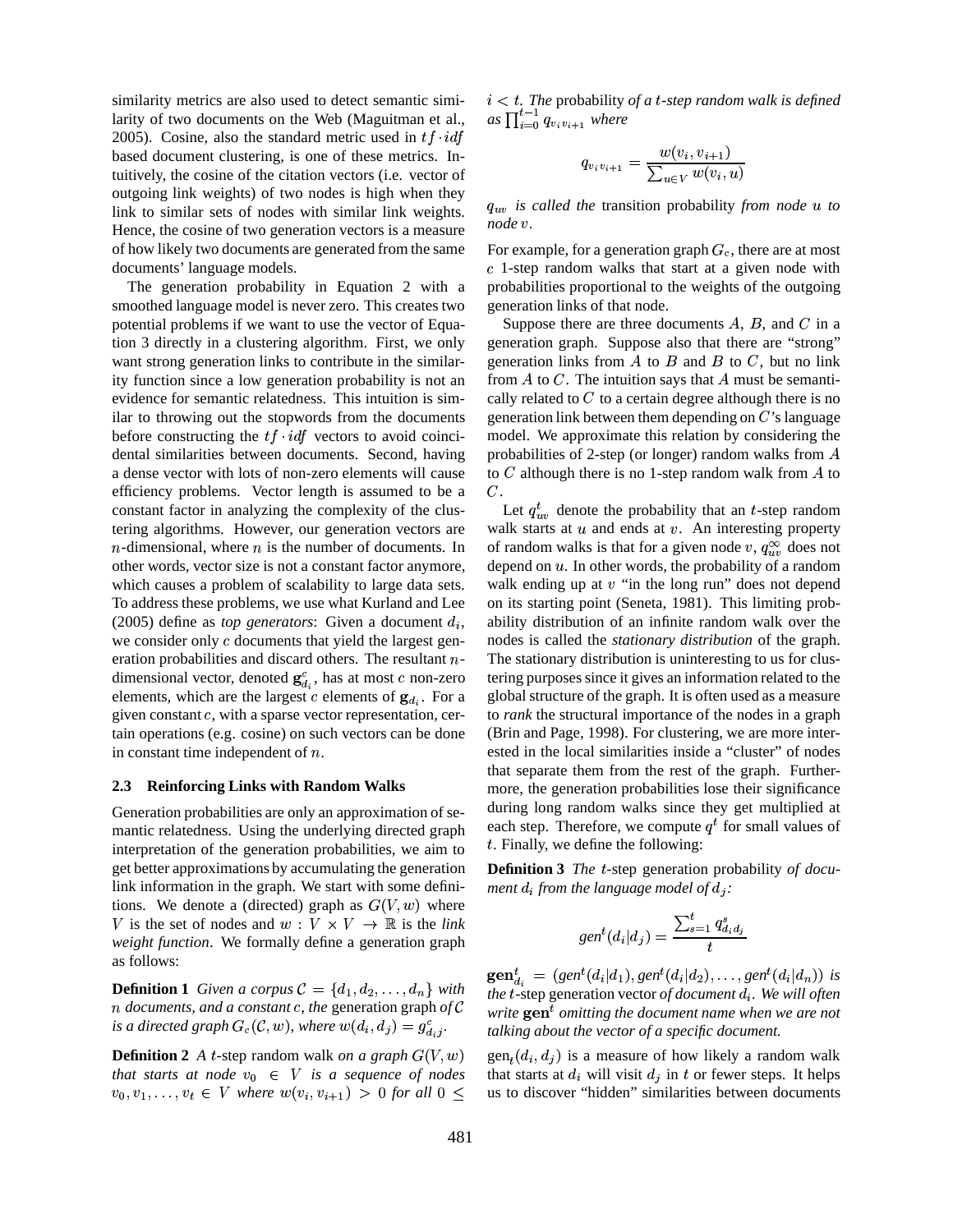that are not immediately obvious from 1-step generation links. Note that when  $t = 1$ ,  $\operatorname{gen}^1_{d_i}$  is nothing but  $\operatorname{g}^c_{d_i}$  fore init normalized such that the sum of the elements of the vector is 1. The two are practically the same representations since we compute the cosine of the vectors during clustering.

## **3 Related Work**

Our work is inspired by three main areas of research. First, the success of language modeling approaches to information retrieval (Ponte and Croft, 1998) is encouraging for a similar twist to document representation for clustering purposes. Second, graph-based inference techniques to discover "hidden" textual relationships like the one we explored in our random walk model have been successfully applied to other NLP problems such as summarization (Erkan and Radev, 2004; Mihalcea and Tarau, 2004; Zha, 2002), prepositional phrase attachment (Toutanova et al., 2004), and word sense disambiguation (Mihalcea, 2005). Unlike our approach, these methods try to exploit the global structure of a graph to *rank* the nodes of the graph. For example, Erkan and Radev (2004) find the stationary distribution of the random walk on a graph of sentences to rank the salience scores of the sentences for extractive summarization. Their link weight function is based on cosine similarity. Our graph construction based on generation probabilities is inherited from (Kurland and Lee, 2005), where authors used a similar generation graph to rerank the documents returned by a retrieval system based on the stationary distribution of the graph. Finally, previous research on clustering graphs with restricted random walks inspired us to cluster the generation graph using a similar approach. Our -step random walk approach is similar to the one proposed by Harel and Koren (2001). However, their algorithm is proposed for "spatial data" where the nodes of the graph are connected by undirected links that are determined by a (symmetric) similarity function. Our contribution in this paper is to use their approach on textual data by using generation links, and extend the method to directed graphs.

There is an extensive amount of research on document clustering or clustering algorithms in general that we can not possibly review here. After all, we do not present a new clustering algorithm, but rather a new representation of textual data. We explain some popular clustering algorithms and evaluate our representation using them in Section 4. Few methods have been proposed to cluster documents using a representation other than the traditional  $tf$  *idf* vector space (or similar term-based vectors). Using a bipartite graph of terms and documents and then clustering this graph based on spectral methods is one of them (Dhillon, 2001; Zha et al., 2001). There are also general spectral methods that start with  $tf \cdot idf$  vectors, then map them to a new space with fewer dimensions before initiating the clustering algorithm (Ng et al., 2001).

The *information-theoretic* clustering algorithms are relevant to our framework in the sense that they involve probability distributions over words just like the language models. However, instead of looking at the word distributions at the individual document level, they make use of the *joint* distribution of words and documents. For example, given the set of documents  $X$  and the set of words Y in the document collection, Slonim and Tishby (2000) first try to find a word clustering  $\hat{Y}$  such that the mutual information  $I(Y, \tilde{Y})$  is minimized (for good compression) while maximizing the  $I(Y, X)$  (for preserving the original information). Then the same procedure is used for clustering documents using the word clusters from the first step. Dhillon et. al. (2003) propose a *co-clustering* version of this information-theoretic method where they cluster the words and the documents concurrently.

### **4 Evaluation**

We evaluated our new vector representation by comparing it against the traditional  $tf \cdot idf$  vector space representation. We ran k-means, single-link, average-link, and complete-link clustering algorithms on various data sets using both representations. These algorithms are among the most popular ones that are used in document clustering.

#### **4.1 General Experimental Setting**

Given a corpus, we stemmed all the documents, removed the stopwords and constructed the  $tf\_idf$  vector for each document by using the *bow toolkit* (McCallum, 1996). We computed the  $\mathcal{U}$  of each term using the following formula:

$$
\text{idf}(w) = log_2\left(\frac{n}{\text{df}(w)}\right)
$$

where *n* is the total number of documents and  $df(w)$  is the number of documents that the term  $w$  appears in.

We computed flattened generation probabilities (Equation 2) for all ordered pairs of documents in a corpus, and then constructed the corresponding generation graph (Definition 1). We used Dirichlet-smoothed language models with the smoothing parameter  $\mu = 1000$ , which can be considered as a typical value used in information retrieval. While computing the generation link vectors, we did not perform extensive parameter tuning at any stage of our method. However, we observed the following:

 $\bullet$  When  $c$  (number of outgoing links per document) was very small (less than 10), our methods performed poorly. This is expected with such a sparse vector representation for documents. However, the performance got rapidly and almost monotonically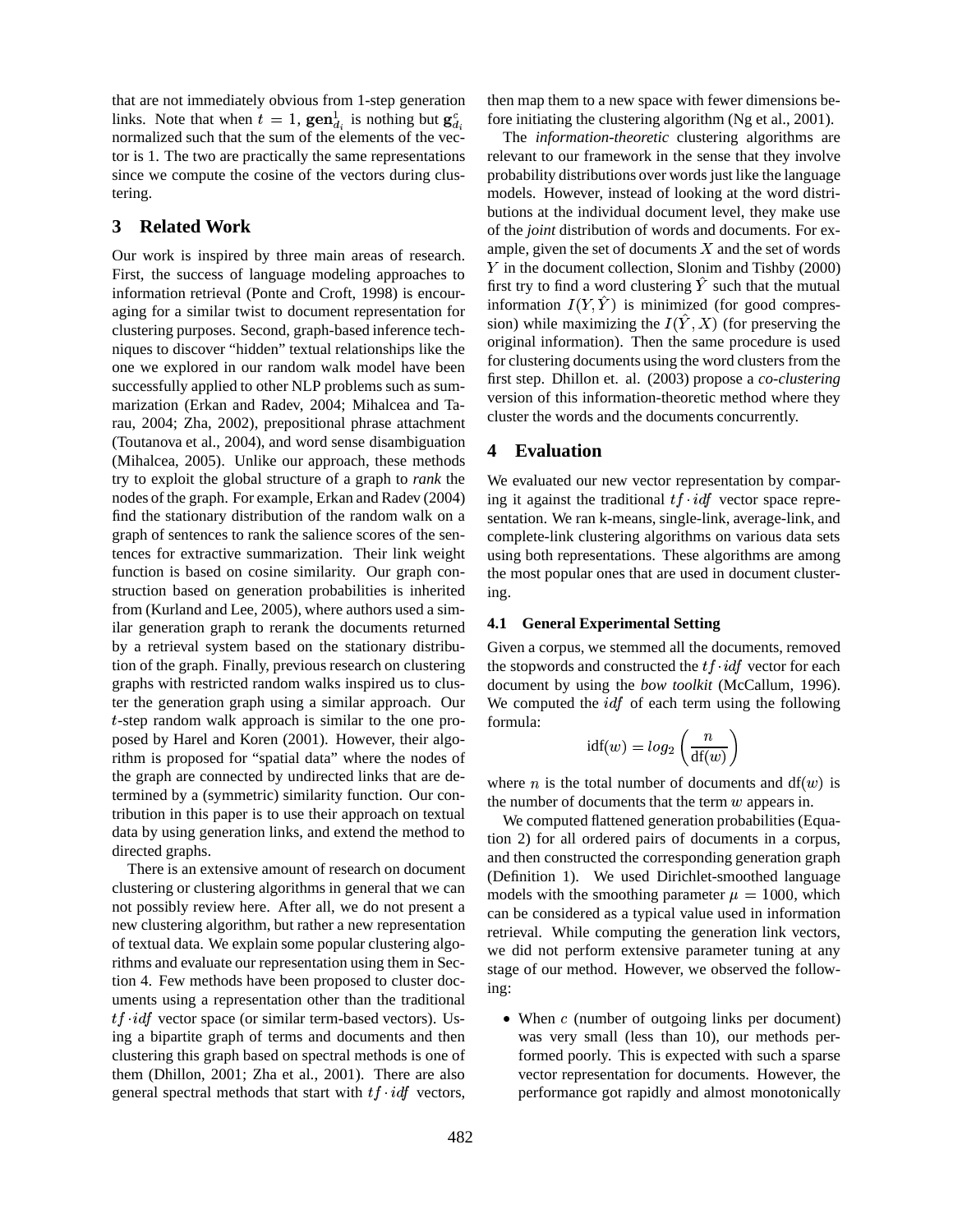better as we increased c until around  $c = 80$ , where the performance stabilized and dropped after around  $c = 100$ . We conclude that using bounded number of outgoing links per document is not only more efficient but also necessary as we motivated in Section 2.2.

 We got the best results when the random walk parameter  $t = 3$ . When  $t > 3$ , the random walk goes "out of the cluster" and  $\mathbf{gen}^t$  vectors become very dense. In other words, almost all of the graph is reachable from a given node with 4-step or longer random walks (assuming  $c$  is around 80), which is an indication of a "small world" effect in generation graphs (Watts and Strogatz, 1998).

Under these observations, we will only report results using vectors  $\mathbf{gen}^1$ ,  $\mathbf{gen}^2$  and  $\mathbf{gen}^3$  with  $c = 80$  regardless of the data set and the clustering algorithm.

#### **4.2 Experiments with k-means**

#### **4.2.1 Algorithm**

k-means is a clustering algorithm popular for its simplicity and efficiency. It requires  $k$ , the number of clusters, as input, and partitions the data set into exactly  $k$ clusters. We used a version of k-means that uses cosine similarity to compute the distance between the vectors. The algorithm can be summarized as follows:

- 1. randomly select  $k$  document vectors as the initial cluster centroids;
- 2. assign each document to the cluster whose centroid yields the highest cosine similarity;
- 3. recompute the centroid of each cluster. (centroid vector of a cluster is the average of the vectors in that cluster);
- 4. stop if none of the centroid vectors has changed at step 3. otherwise go to step 2.

#### **4.2.2 Data**

k-means is known to work better on data sets in which the documents are nearly evenly distributed among different clusters. For this reason, we tried to pick such corpora for this experiment to be able to get a fair comparison between different document representations. The first corpus we used is *classic3*, <sup>1</sup> which is a collection of technical paper abstracts in three different areas. We used two corpora, *bbc* and *bbcsport*, that are composed of BBC news articles in general and sports news, respectively. <sup>2</sup> Both corpora have 5 news classes each. *20news*<sup>3</sup> is a corpus of newsgroup articles composed of 20 classes. Table 1 summarizes the corpora we used together with the sizes of the smallest and largest class in each of them.

| Corpus   | Documents | Classes | <b>Smallest</b> | Largest |
|----------|-----------|---------|-----------------|---------|
| classic3 | 3891      |         | 1033            | 1460    |
| bbcsport | 737       |         | 100             | 265     |
| bbc      | 2225      |         | 386             | 511     |
| 20news   | 18846     | 21      | 628             | 999     |

Table 1: The corpora used in the k-means experiments.

#### **4.2.3 Results**

We used two different metrics to evaluate the results of the k-means algorithm; accuracy and mutual information. Let  $l_i$  be the label assigned to  $d_i$  by the clustering algorithm, and  $\alpha_i$  be  $d_i$ 's actual label in the corpus. Then,

$$
Accuracy = \frac{\sum_{i=1}^{n} \delta(\text{map}(l_i), \alpha_i)}{n}
$$

where  $\delta(x, y)$  equals 1 if  $x = y$  and equals zero otherwise. map( $l_i$ ) is the function that maps the output label set of the k-means algorithm to the actual label set of the corpus. Given the confusion matrix of the output, best such mapping function can be efficiently found by Munkres's algorithm (Munkres, 1957).

Mutual information is a metric that does not require a mapping function. Let  $L = \{l_1, l_2, \ldots, l_k\}$  be the output label set of the k-means algorithm, and  $A =$  $\{\alpha_1, \alpha_2, \ldots, \alpha_k\}$  be the actual label set of the corpus with the underlying assignments of documents to these sets. Mutual information (MI) of these two labelings is defined as:

$$
\mathrm{MI}(L, A) = \sum_{l_i \in L, \alpha_j \in A} P(l_i, \alpha_j) \cdot \log_2 \frac{P(l_i, \alpha_j)}{P(l_i) \cdot P(\alpha_j)}
$$

 $\blacksquare$ 

where  $P(l_i)$  and  $P(\alpha_j)$  are the probabilities that a document is labeled as  $l_i$  and  $\alpha_j$  by the algorithm and in the actual corpus, respectively;  $P(l_i, \alpha_i)$  is the probability that these two events occur at the same time. These values can be derived from the confusion matrix. We map the MI metric to the  $[0, 1]$  interval by normalizing it with the maximum possible MI that can be achieved with the corpus. Normalized MI is defined as

$$
\widehat{\mathrm{MI}} = \frac{\mathrm{MI}(L, A)}{\mathrm{MI}(A, A)}
$$

<sup>1</sup>ftp://ftp.cs.cornell.edu/pub/smart

 $^{2}$ http://www.cs.tcd.ie/Derek.Greene/ research/datasets.html BBC corpora came in preprocessed format so that we did not perform the processing with the *bow* toolkit mentioned in Section 4.1

<sup>3</sup>http://people.csail.mit.edu/jrennie/ 20Newsgroups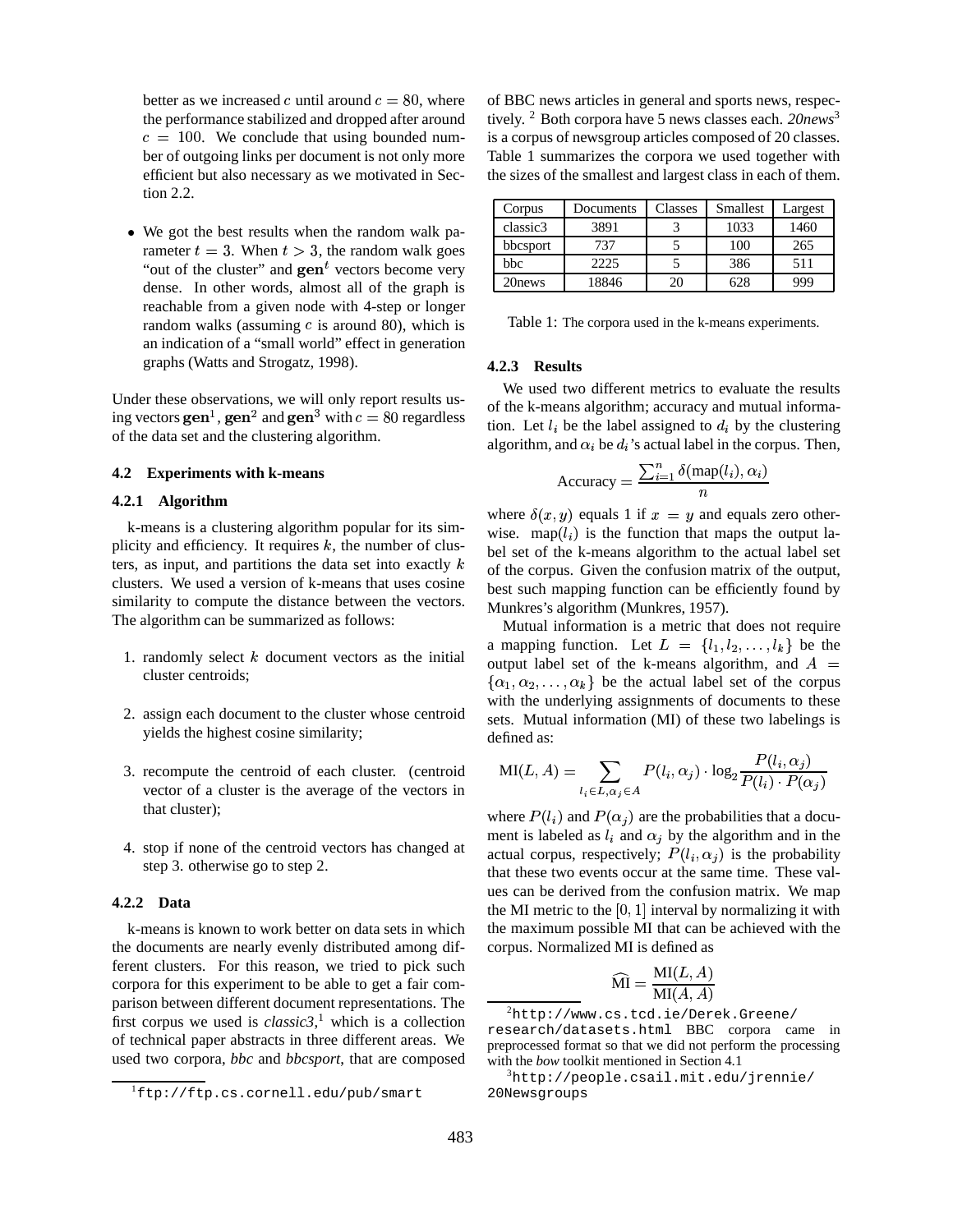One disadvantage of k-means is that its performance is very dependent on the initial selection of cluster centroids. Two approaches are usually used when reporting the performance of k-means. The algorithm is run multiple times; then either the average performance of these runs or the best performance achieved is reported. Reporting the best performance is not very realistic since we would not be clustering a corpus if we already knew the class labels. Reporting the average may not be very informative since the variance of multiple runs is usually large. We adopt an approach that is somewhere in between. We use "true seeds" to initialize k-means, that is, we *randomly* select *k* document vectors *that belong to each of the true classes* as the initial centroids. This is not an unrealistic assumption since we initially know the number of classes,  $k$ , in the corpus, and the cost of finding one example document from each class is not usually high. This way, we also aim to reduce the variance of the performance of different runs for a better analysis.

Table 2 shows the results of k-means algorithm using *tf*  $\cdot$ *idf* vectors versus generation vectors gen<sup>1</sup> (plain flattened generation probabilities),  $\text{gen}^2$  (2-step random walks),  $gen^3$  (3-step random walks). Taking advantage of the relatively larger size and number of classes of *20news* corpus, we randomly divided it into disjoint partitions with 4, 5, and 10 classes which provided us with 5, 4, and 2 new corpora, respectively. We named them *4news-1, 4news-2, ..., 10news-2* for clarity. We ran kmeans with 30 distinct initial seed sets for each corpus.

The first observation we draw from Table 2 is that even  $\mathbf{gen}^1$  vectors perform better than the  $tfidf$  model. This is particularly surprising given that  $\mathbf{gen}^1$  vectors are sparser than the  $tf \cdot idf$  representation for most documents.<sup>4</sup> All  $\mathbf{gen}^t$  vectors clearly outperform  $tf \cdot idf$  model often by a wide margin. The performance also gets better (not always significantly though) in almost all data sets as we increase the random walk length, which indicates that random walks are useful in reinforcing generation links and inducing new relationships. Another interesting observation is that the confidence intervals are also narrower for generation vectors, and tend to get even narrower as we increase  $t$ .

#### **4.3 Experiments with Hierarchical Clustering**

#### **4.3.1 Algorithms**

Hierarchical clustering algorithms start with the trivial clustering of the corpus where each document defines a separate cluster by itself. At each iteration, two "most similar" separate clusters are merged. The algorithm stops after  $n - 1$  iterations when all the documents are merged into a single cluster.

Hierarchical clustering algorithms differ in how they define the similarity between two clusters at each merging step. We experimented with three of the most popular algorithms using cosine as the similarity metric between two vectors. *Single-link clustering* merges two clusters whose most similar members have the highest similarity. *Complete-link clustering* merges two clusters whose least similar members have the highest similarity. *Average-link clustering* merges two clusters that yield the highest average similarity between all pairs of documents.

#### **4.3.2 Data**

| Corpus  | Documents | <b>Classes</b> | <b>Smallest</b> | Largest |
|---------|-----------|----------------|-----------------|---------|
| Reuters | 8646      | 57             |                 | 3735    |
| TDT2    | 10160     | 87             |                 | 1843    |

Table 3: The corpora used in the hierarchical clustering experiments.

Although hierarchical algorithms are not very efficient, they are useful when the documents are not evenly distributed among the classes in the corpus and some classes exhibit a "hierarchical" nature; that is, some classes in the data might be semantically overlapping or they might be in a subset/superset relation with each other. We picked two corpora that may exhibit such nature to a certain extent. Reuters- $21578<sup>5</sup>$  is a collection of news articles from Reuters. TDT2<sup>6</sup> is a similar corpus of news articles collected from six news agencies in 1998. They contain documents labeled with zero, one or more class labels. For each corpus, we used only the documents with exactly one label. We also eliminated classes with only one document since clustering such classes is trivial. We ended up with two collections summarized in Table 3.

#### **4.3.3 Results**

The output of a hierarchical clustering algorithm is a *tree* where leaves are the documents and each node in the tree shows a cluster merging operation. Therefore each subtree represents a cluster. We assume that each class of documents in the corpus form a cluster subtree at some point during the construction of the tree. To evaluate the cluster tree, we use F-measure proposed in (Larsen and Aone, 1999). F-measure for a class  $c_i$  in the corpus and a subtree  $s_i$  is defined as

$$
F(c_i, s_j) = \frac{2 \cdot R(c_i, s_j) \cdot P(c_i, s_j)}{R(c_i, s_j) + P(c_i, s_j)}
$$

 $5$ http://kdd.ics.uci.edu/databases/ reuters21578/reuters21578.html

<sup>&</sup>lt;sup>4</sup>Remember that we set  $c = 80$  in our experiments which means that there can be a maximum of 80 non-zero elements in  $\mathbf{gen}^1$ . Most documents have more than 80 unique terms in them.

<sup>6</sup>http://www.nist.gov/speech/tests/tdt/ tdt98/index.htm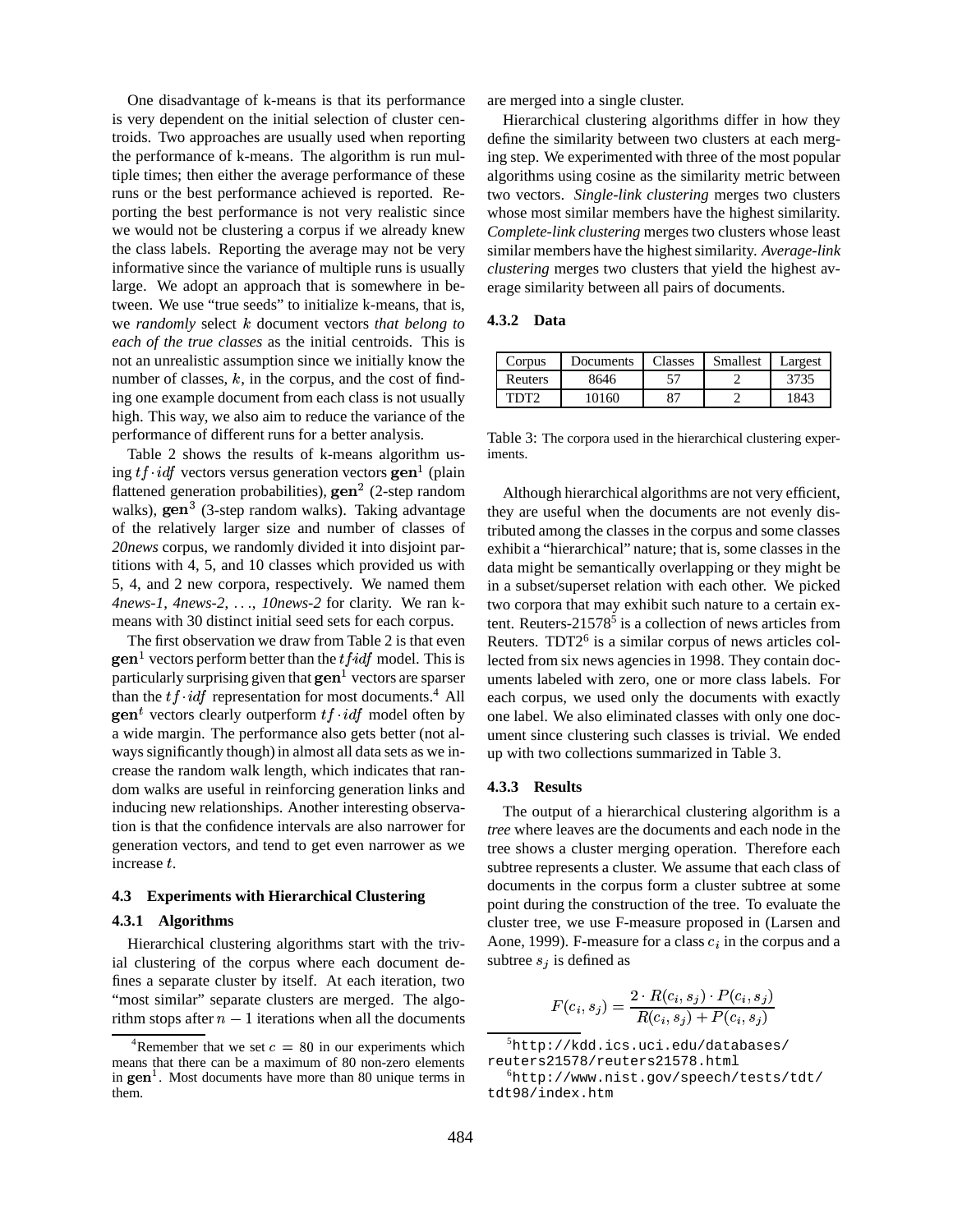|                |    | Accuracy $(\times 100)$ |                  |                  | Normalized Mutual Information $(\times 100)$ |                   |                  |                  |                  |
|----------------|----|-------------------------|------------------|------------------|----------------------------------------------|-------------------|------------------|------------------|------------------|
| Corpus         |    | $tf \cdot idf$          | gen <sup>1</sup> | gen <sup>2</sup> | gen <sup>3</sup>                             | $tf \textit{idf}$ | gen <sup>1</sup> | gen <sup>2</sup> | gen <sup>3</sup> |
| classic3       | 3  | $95.76 \pm 1.28$        | $97.92 \pm 0.69$ | $98.70 \pm 0.19$ | $98.79 \!\pm\! 0.03$                         | $84.69 \pm 2.50$  | $91.16 \pm 1.90$ | $93.39 \pm 0.59$ | $93.64 \pm 0.12$ |
| $4$ news- $1$  | 4  | $72.32 \pm 2.80$        | $82.76 \pm 1.55$ | $85.86 \pm 1.30$ | $86.58 \pm 1.23$                             | 49.85 $\pm$ 3.39  | $64.85 \pm 1.56$ | $69.72 \pm 0.88$ | $70.73 \pm 0.89$ |
| 4news-2        | 4  | $63.42 \pm 2.83$        | $77.33 \pm 2.14$ | $80.66 \pm 1.92$ | $81.29 \pm 1.80$                             | $34.02 \pm 2.97$  | $54.55 \pm 1.90$ | $59.50 \pm 1.45$ | 60.46 $\pm$ 1.31 |
| $4$ news- $3$  | 4  | $62.35 \pm 2.51$        | $74.96 \pm 3.35$ | $78.60 \pm 3.67$ | $78.85 \pm 3.75$                             | $33.74 \pm 2.65$  | $51.94 \pm 3.43$ | $58.15 \pm 3.08$ | $59.24 \pm 2.95$ |
| $4$ news- $4$  | 4  | $73.14 \pm 2.05$        | $81.36 \pm 1.54$ | $83.54 \pm 1.50$ | $84.22 \pm 1.49$                             | $54.24 \pm 2.74$  | $66.47 \pm 1.24$ | $69.78 \pm 0.90$ | $70.41 \pm 0.83$ |
| 4news-5        | 4  | $69.43 \pm 3.68$        | $87.06 \pm 2.33$ | $90.07 \pm 1.66$ | $90.06 \pm 1.47$                             | $42.58 \pm 3.90$  | $66.49 \pm 3.27$ | $71.95 \pm 2.45$ | $71.96 \pm 2.15$ |
| $5$ news- $1$  | 5  | $59.00 \pm 2.43$        | $73.91 \pm 2.30$ | $76.35 \pm 2.86$ | $76.75\pm2.58$                               | $36.53 \pm 2.94$  | $56.84 \pm 3.19$ | $60.74 \pm 2.87$ | $61.40 \pm 2.54$ |
| 5news-2        | 5  | $55.59 \pm 2.88$        | $69.32 \pm 2.17$ | $72.75 \pm 1.74$ | $73.05 \pm 1.82$                             | $30.94 \pm 2.45$  | $48.00 \pm 2.18$ | $52.77 \pm 1.52$ | $53.75 \pm 1.30$ |
| $5$ news- $3$  | 5  | $71.07 \pm 2.39$        | $83.78 \pm 2.16$ | $86.14 \pm 2.15$ | $86.28 \pm 2.22$                             | $49.65 \pm 2.64$  | $67.09 \pm 2.12$ | $71.13 \pm 1.87$ | $71.70 \pm 1.67$ |
| $5$ news-4     | 5  | $70.06 \pm 2.64$        | $80.20 \pm 1.84$ | $82.61 \pm 1.69$ | $82.66 \pm 1.78$                             | $50.04 \pm 2.82$  | $63.69 \pm 1.73$ | $66.89 \pm 1.32$ | $67.49 \pm 1.14$ |
| bbc            | 5  | $80.73 \pm 2.80$        | $87.46 \pm 2.63$ | $89.88 \pm 2.57$ | $90.80 \pm 2.26$                             | $63.34 \pm 3.23$  | $74.19 \pm 2.93$ | $78.20 \pm 2.63$ | $79.39 \pm 2.30$ |
| bbcsport       | 5  | $79.25 \pm 2.87$        | $94.25 \pm 0.89$ | $95.44 \pm 0.42$ | $95.56 \pm 0.31$                             | $63.94 \pm 3.27$  | $84.59 \pm 1.34$ | $86.42 \pm 0.71$ | $86.54 \pm 0.58$ |
| $10$ news- $1$ | 10 | $50.11 \pm 2.30$        | $66.20 \pm 2.12$ | 69.18 $\pm$ 1.73 | $69.76 \pm 1.61$                             | $39.98 \pm 1.99$  | $55.21 \pm 1.67$ | $58.86 \pm 1.15$ | $59.70 \pm 0.96$ |
| $10$ news- $2$ | 10 | $54.12 + 1.76$          | $70.01 \pm 2.00$ | $73.41 \pm 1.78$ | $74.14\pm1.75$                               | $42.44 + 1.55$    | $60.64 \pm 1.40$ | $65.20 \pm 1.11$ | $66.41 \pm 1.02$ |
| 20 news        | 20 | $41.46 \pm 1.03$        | 55.75 $\pm$ 1.25 | $58.97 \pm 1.29$ | $60.26 \pm 0.99$                             | $38.28 \pm 0.73$  | $52.44 \pm 0.74$ | $56.34 \pm 0.71$ | $57.47\pm0.53$   |

Table 2: Performances of different vector representations using k-means (average of 30 runs  $\pm 95\%$  confidence interval).

|                  | TDT2              |       |       | Reuters-21578    |                   |       |       |                  |
|------------------|-------------------|-------|-------|------------------|-------------------|-------|-------|------------------|
| <b>Algorithm</b> | $tf \textit{idf}$ | gen   | gen   | gen <sup>3</sup> | $tf \textit{idf}$ | gen   | gen   | gen <sup>3</sup> |
| single-link      | 65.25             | 82.96 | 84.22 | 83.92            | 59.35             | 59.37 | 65.70 | 66.15            |
| average-link     | 90.78             | 93.53 | 94.04 | 94.13            | 78.25             | 79.17 | 77.24 | 81.37            |
| complete-link    | 29.07             | 25.04 | 27.19 | 34.67            | 43.66             | 42.79 | 45.91 | 48.36            |

Table 4: Performances (F-measure  $\times$ 100) of different vector representations using hierarchical algorithms on two corpora.

where  $R(c_i, s_j)$  and  $P(c_i, s_j)$  is the recall and the precision of  $s_i$  considering the class  $c_i$ . Let S be the set of subtrees in the output cluster tree, and  $C$  be the set of classes. F-measure of the entire tree is the weighted average of the maximum F-measures of all the classes:

$$
F(C, S) = \sum_{c \in C} \frac{n_c}{n} \max_{s \in S} F(c, s)
$$

where  $n_c$  is the number of documents that belong to class  $\mathfrak{c}.$ 

We ran all three algorithms for both corpora. Unlike kmeans, hierarchical algorithms we used are deterministic. Table 4 summarizes our results. An immediate observation is that average-link clustering performs much better than other two algorithms independent of the data set or the document representation, which is consistent with earlier research (Zhao and Karypis, 2002). The highest result (shown boldface) for each algorithm and corpus was achieved by using generation vectors. However, unlike in the k-means experiments,  $tf \cdot idf$  was able to outperform  $\mathbf{gen}^1$  and  $\mathbf{gen}^2$  in one or two cases.  $\mathbf{gen}^2$  the author yielded the best result instead of  $gen<sup>3</sup>$  in one of the six cases.

#### **5 Conclusion**

We have presented a language model inspired approach to document clustering. Our results show that even the simplest version of our approach with nearly no parameter tuning can outperform traditional  $tf\_idf$  models by a

wide margin. Random walk iterations on our graph-based model have improved our results even more. Based on the success of our model, we will investigate various graphbased relationships for explaining semantic structure of text collections in the future. Possible applications include information retrieval, text clustering/classification and summarization.

### **Acknowledgments**

<sup>2</sup> the authors and do not necessarily reflect the views of the I would like to thank Dragomir Radev for his useful comments. This work was partially supported by the U.S. National Science Foundation under the following two grants: 0329043 "Probabilistic and link-based Methods for Exploiting Very Large Textual Repositories" administered through the IDM program and 0308024 "Collaborative Research: Semantic Entity and Relation Extraction from Web-Scale Text Document Collections" administered by the HLT program. All opinions, findings, conclusions, and recommendations in this paper are made by National Science Foundation.

### **References**

- Kevin W. Boyack, Richard Klavans, and Katy Börner. 2005. Mapping the backbone of science. *Scientometrics*, 64(3):351–374.
- Sergey Brin and Lawrence Page. 1998. The anatomy of a largescale hypertextual web search engine. In *Proceedings of the*